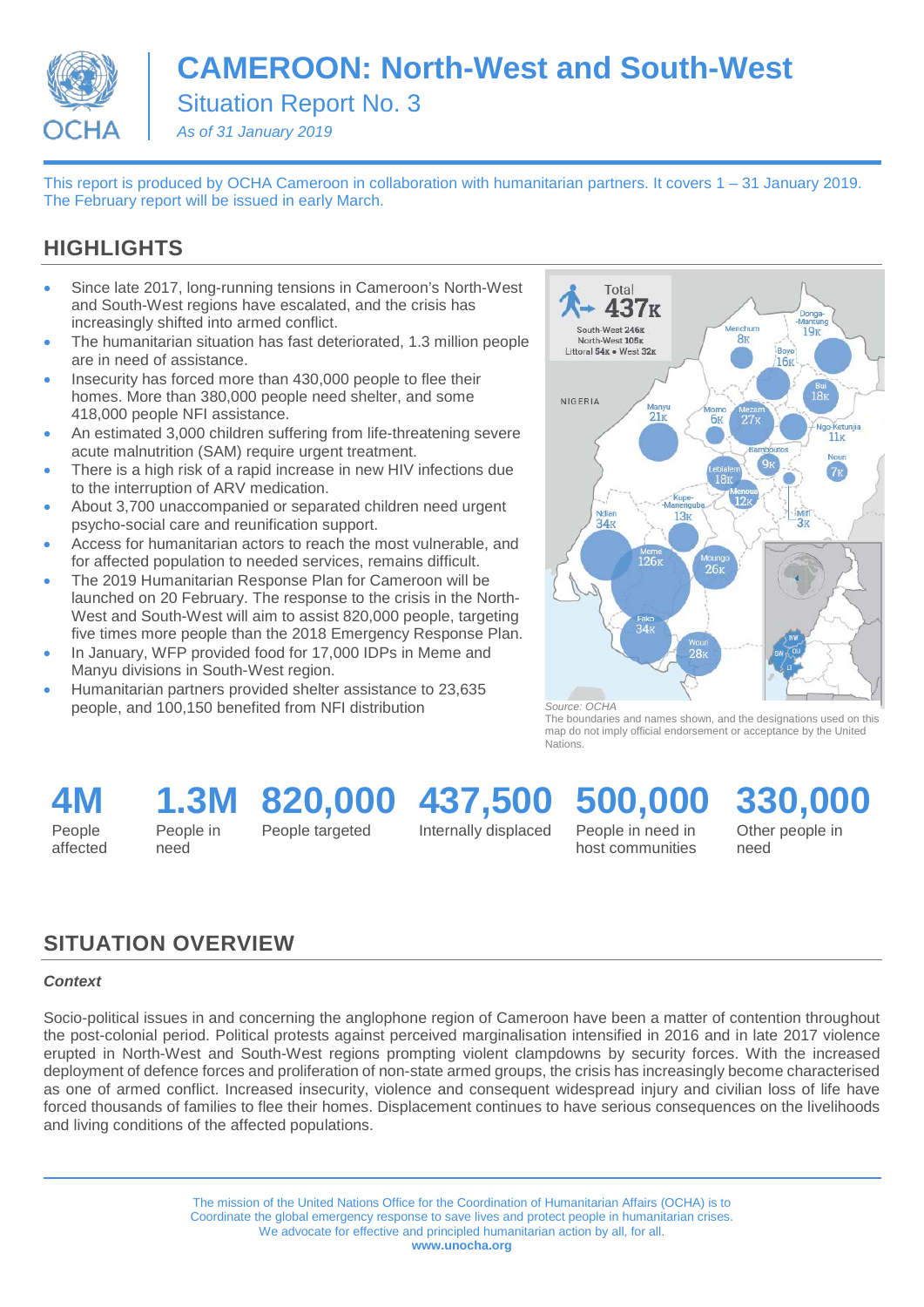Vulnerability has been further compounded by lack of access to farmland, by deterioration in medical and water facilities and limited access to education for children due to a violently enforced ban on schooling called for by armed groups.

#### *Political*

Little political progress has been made to resolve the conflict. The 'Anglophone General Conference' had been set to discuss the crisis on 21 November 2018 however it was postponed with no new date yet to be announced. Efforts continue at regional and national level and with the diaspora.

The stay-home 'Ghost Town' protest continues to be observed every Monday across the two regions. There were heightened tensions on the 10<sup>th</sup> of January as the second day of the trial of the ex-leadership of the opposition movement was held in Yaounde. Numerous incidences of violence took place across the region. In some areas, particularly the Buea-Kumba axis, an effective ghost-town was observed between Monday 7<sup>th</sup> and Thursday 10<sup>th</sup>. The trial was adjourned until the 7<sup>th</sup> of February.

Escalating tensions in Francophone Cameroon including protests in Douala and Yaounde included the Anglophone Crisis in their discourse. Maurice Kamto leader of the main opposition part, the SDF, was arrested on 30 January in connection with these tensions.

Tensions increased as the month of February approached with the stated intention of some armed groups to declare a 'lockdown' for the month which would prohibit movement similar to 'Ghost Town' Mondays. This was subsequently reduced to a ten-day period from 4<sup>th</sup> to 14<sup>th</sup> during which significant days for the opposition forces would fall. Namely the trial of the leadership, National Youth Day and the anniversary of the plebiscite which joined Southern Cameroons and Cameroon.

#### *Security*

Insecurity in the affected regions remains high, with continuing armed attacks and confrontations between the military and armed groups. The crisis further worsened from mid-2018 onward due to increased hostilities ahead of the presidential election. Movements continue to be restricted in the two regions due to a curfew in the North-West, a "No Movement" declaration by non-state actors and the increase of both official and informal checkpoints.

In the South West, on 3 January CDC workers of the Rubber Plantation in Tiko, Fako Division while at work were attacked by Non-state armed men (NSAG). They were tortured, and their toes and fingers cut off for working in the Plantation against the policy of armed groups.

In January, troops clashed with armed groups across the two regions with ensuing fatalities and destroyed properties and vehicles.

Military operations increased in both regions to counter armed group plans for February 'lockdown'. Preventive displacement and stockpiling was ongoing at the time of writing of this report. Declining security situation during the month is expected.

Hostilities have continued to claim civilian lives, from indirect fire and from disturbing reports of targeted killings. Urban attacks have resulted in deaths from cross-fire and civilian casualties have been reported as a result of raids on villages

In late January large scale military operations were launched in the Bafut area resulting in numerous casualties both combatant and civilian. -On 25 Jan, the military killed 11 people they suspected of being armed separatists in Mpundu-Balong (SW). Incidents were also reported taking place in Marumba and Tiko amongst others. Abductions continue to be an ongoing concern.

#### *Humanitarian*

The violence has uprooted 437,500 people from their homes and forced over 32,000 to seek refuge in neighbouring Nigeria. Humanitarian organizations are striving to scale-up their presence in the conflict-hit regions. Shelters, NFI and Education have been identified in the North-West and South-West regions as the most urgent needs. Almost 50 per cent of the displaced have settled in rural areas and have an increased need for shelter and non-food items. More than 80% of girls and boys no longer have access to schooling on a continuous basis because of the crisis.

The outlook for 2019 is one of emergency response as displacement continues due to the ongoing conflict. Vulnerability is compounded as services deteriorate and resilience is eroded. Access remains challenging as poor levels of understanding of humanitarian action persist and infrastructure is damaged in armed conflict related operations to deny mobility to opposing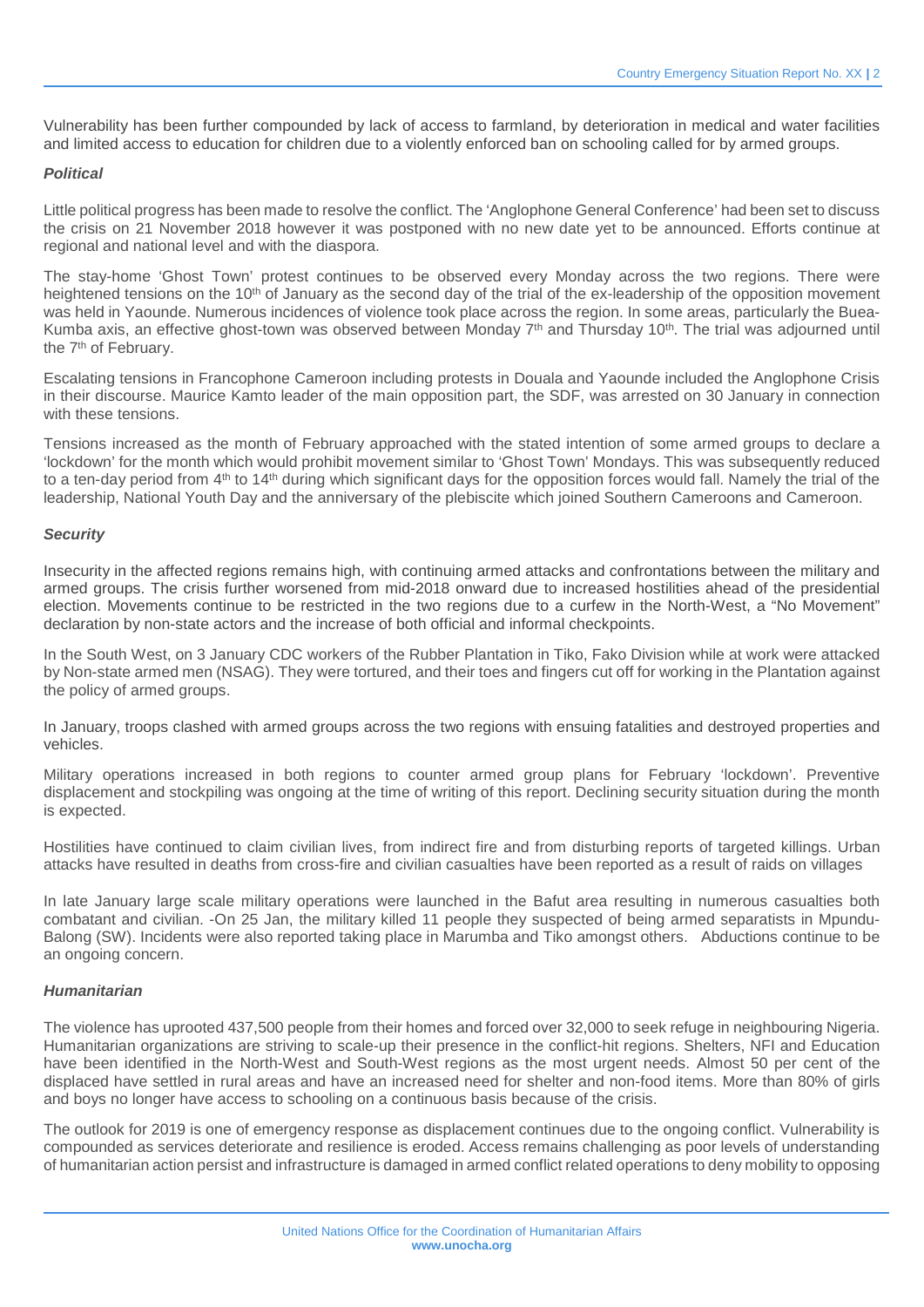forces. Armed fighting and insecurity continue to be the principal impediment to the provision of assistance as well as a barrier to those in need in terms of reaching areas where they can receive aid.

The majority of the displaced are women and children. Protection is the principal humanitarian concern as the ongoing conflict is the main cause of human suffering. Food and shelter are also of concern as displacement continues apace. Needs across all sectors are high and are being further compounded as the conflict deepens. Of particular concern is access to water for areas requiring water transportation during days when movement is limited. Many of the conflict-affected populations are growing more vulnerable as the violence persists and humanitarian assistance remains inadequate.

The deployment of humanitarian actors to the field continues. A further allocation of CERF to Cameroon will in part support humanitarian activities in the North-West and South-West regions.

### **FUNDING**

As of 7 January, donors had provided 35 per cent of the US\$15.2 million required as per the emergency response plan, according to the Financial Tracking Service (FTS). This amount constitutes the \$5.1 million CERF allocation under the rapid response window. Additional contributions were received by other donors but not yet reported on FTS.

#### Cameroon: ERP 2018 - North-West and South-West

NOTA : The level of funding by Appeal (North-West and South-West Crisis) is very underestimated because a large majority of funding reported on FTS is incomplete and does not indicate the intended projects or the Appeal concerned.



All humanitarian partners, including donors and recipient agencies, are encouraged to inform OCHA's Financial Tracking Service (FTS - [http://fts.unocha.org\)](http://fts.unocha.org/) of cash and in-kind contributions by e-mailing[: fts@un.org](mailto:fts@un.org)

The Displacement Tracking Matrix will report in February providing detailed information on IDP locations and updated numbers.

A qualitative survey on WASH and Shelter needs was expanded to include considerations relevant to other clusters and implemented in North-West and South West as well as areas of Littoral and West regions where IDPs have fled to. It will also report in February.

### **GENERAL COORDINATION**

The Humanitarian Response Plan will be launched on 20 February 2019. The number of people estimated to be in need of humanitarian assistance in 2019 has increased by 31 per cent compared to 2018, from 3.3 million to 4.3 million. The number of people who will be targeted for assistance has also increased from last year, from 1.3 million to 2.3 million. This increase is mainly attributed to emerging needs in the North-West and South-West regions. More than a quarter of people targeted by the response (28 per cent or 820,000 people) lives in the North-West and South-West regions, which are now priority areas of intervention. Sectors need US \$ 93 million - or 31 per cent of the total appeal - to support 437,000 IDPs in these two regions, the West and Littoral, and 376,000 vulnerable host communities due to forced displacement and disruption of social and health services.

On the 22<sup>nd</sup> January in Yaounde, the Ministry of Territorial Affairs held the first meeting of the Emergency Humanitarian Assistance Coordination Centre as decreed by the Prime Minister on 21 November. The UN is expected to be invited to the next meeting. Antenna meetings in Buea and Bamenda have been indicatively planned for February.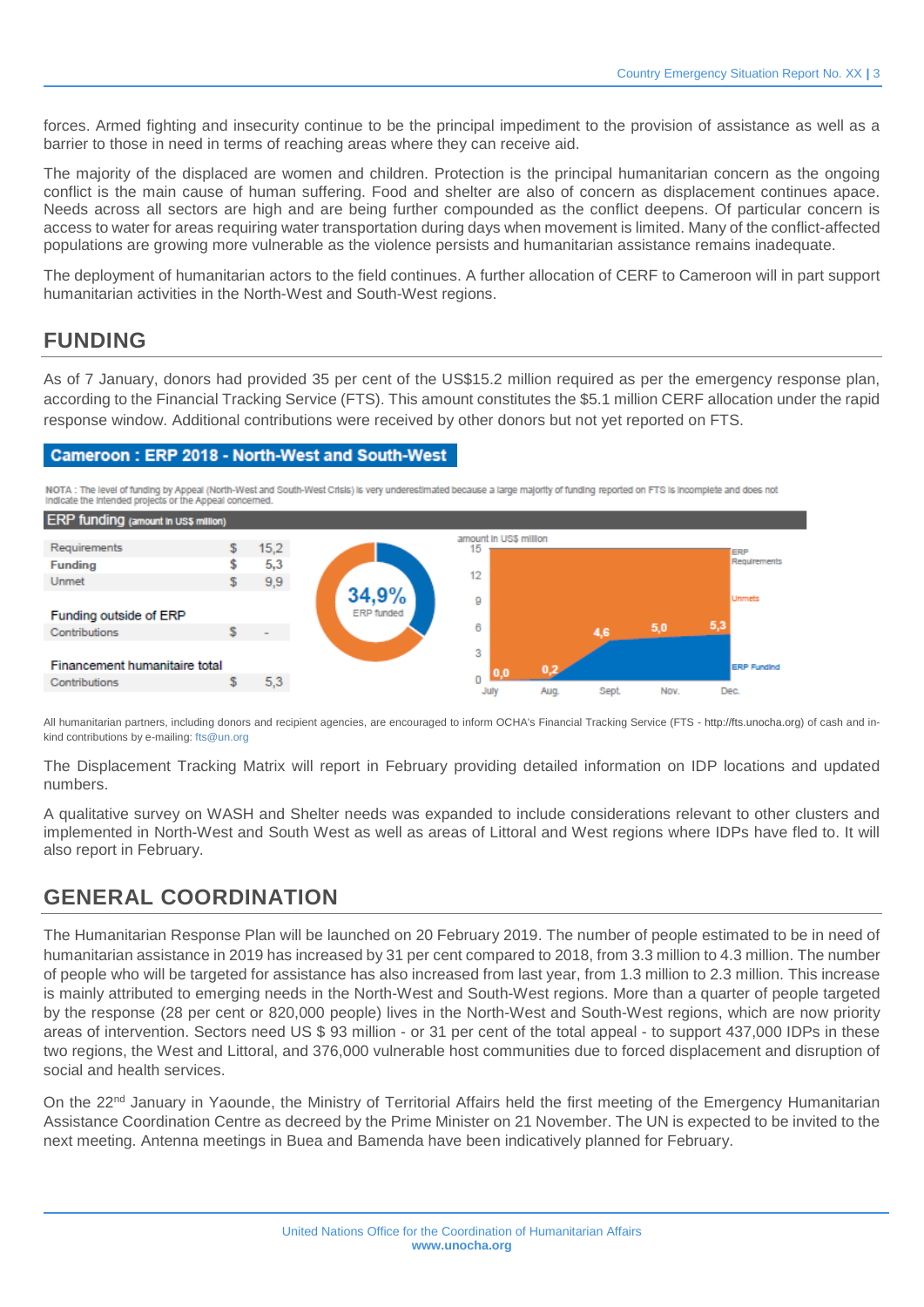The humanitarian community continues to work towards a coordinated approach to ensure upholding of humanitarian principles while delivering urgently needed assistance.

The inter-cluster capacity mapping was completed for the South-West Region and was initiated in the North-West Region.

The Access Working Group reinitiated its activities in the new year and continued its efforts on an access mapping. A repository of administrative requirements and procedures is being created and ground rules for field staff are being developed with the objective to strengthen a unified principled approach of all humanitarian actors vis-à-vis both parties to the conflict.

Six of the eight activated clusters, and the Areas of Responsibility (AoR) for Child Protection and Gender Based Violence were functional during the month. Education and Logistics were not staffed. Several clusters and AoRs were able to also implement coordination activities in the North-West and it is hoped that the others will follow in late February following the 'lockdown'.

### **HUMANITARIAN RESPONSE**

## **Food Security**

The food security situation of Internally displaced populations and affected host and local communities in North West and South West regions remains critical and continues to deteriorate as many of them cannot access their farms for crop production. Findings of the ongoing VAM/FSMA are expected to provide a clearer picture in terms of the severity levels and the geography of food insecurity. Preliminary results of the IPC Chronic Food Insecurity Analysis in the regions have indicated that poor households (with little or no income from both host and local communities) and IDPs could move from being moderately/borderline food insecure (Phase 2) to having acute food and livelihoods security needs (phase 3, Crisis) from February 2019.

In January, General Food Distribution by WFP took place in in Meme and Manyu, South West region. As of 26 January, Food distribution has reached 17,000 beneficiaries for the month. WFP organized a Training for Rapid Emergency Food Security Assessment (EFSA) on 4-6 January. Data collection was also conducted. The preliminary results are expected to be released in early February.

At the same time, FAO's emergency livelihoods projects are underway. The poultry project which aims to reach 1,000 households, targeting both IDPs and affected host and local communities, has completed its inception phase in partnership with a local NGO.

Cluster coordination meetings took place on 17 January for the South-West, and on 31 January for the North-West.

### **Health**

A large proportion of health structures have closed completely or open only sporadically to provide services. Most middle level and senior health staff (medical doctors) have abandoned their posts as they face increased security risks including kidnapping and retaliation for treating patients belonging to parties of the conflict. In many structures, service continuation is only guaranteed by lower level staff with higher level of acceptability as they are usually long-term community members.

Provision of supplies, including vaccines, and medicines to health structures is dangerous. Violent incidents and attacks on health care are widely reported and shared on social media. Since the end of January, partners can report attacks through the health care platform (http://ssa.who.int) to increase visibility and acknowledgment of the problem and advocate for change.

With the sustained level of violence and displacement, mental health needs have dramatically increased while available services are limited. There is an urgent need to build capacity of all health care providers to provide mental health first aid to patients, as well as to be the recipient of these services for their own wellbeing.

The disease surveillance system has collapsed for more than 70 per cent of the territory putting the population at risk of epidemics with late detection and limited response capacity. WHO plans to address this gap by the roll-out of EWARS which has proven to be effective in numerous emergencies.

Data from partners and the HIV program indicate that the whereabouts of a large proportion of HIV positives enrolled in the program is unknown. The interruption of ARV medication puts HIV positives at risk to develop AIDS. With an overall HIV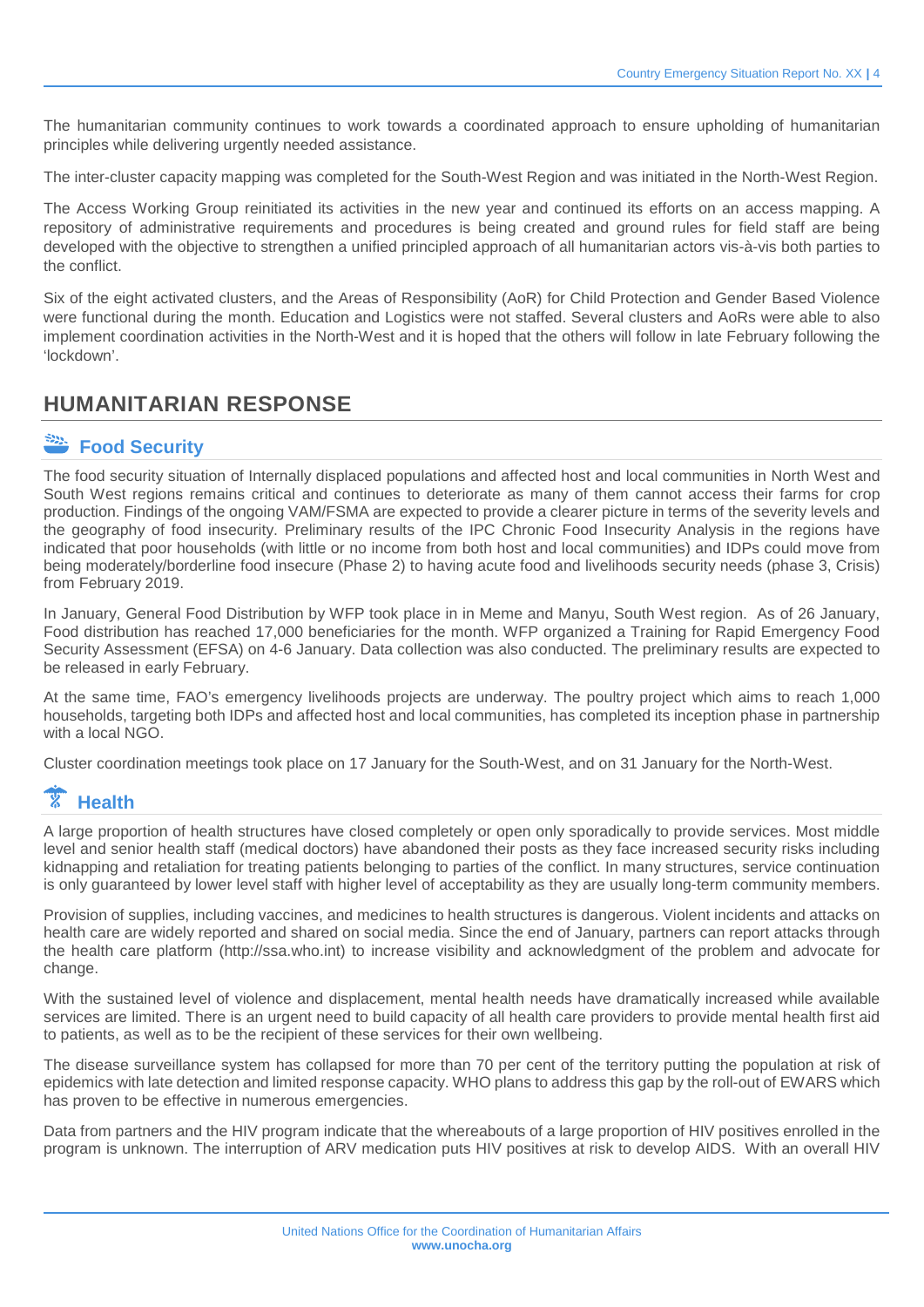prevalence of 5.1 per cent in the North-West and 3.6 per cent in the South-West (CAMPHIA, 2018) there is a high risk of a dramatic increase of new infections.

Two Health cluster meetings took place in South-West, and one in North-West region, with active participation of up to 29 organizations including local and international NGOs and UN agencies. A sexual and reproductive health working group was also established. Coordination with the three largest faith-based organizations (Catholic, Baptist, Presbyterian) providing primary, secondary and tertiary health care in the two regions is ongoing. Overall the medical teams in the faithbased structures have long historical presence in the communities they serve and a higher level of acceptability than health services provided through the public sector.

UN agencies are finalizing partnership agreements for the implementation of health interventions with local and international partners in their respective areas of expertise. Several INGOs have presented proposals to donors to start health interventions in collaboration with local partners. Some have started implementation preparation including establishment of presence in the region with the expectation to be funded soon.

### **Nutrition**

The nutrition situation of displaced persons and host communities affected by the conflict is of concern. While no recent assessment has been carried out, primarily due to difficulties in accessing the affected populations, it is estimated that more than 111,000 girls and boys under the age of 5 years and 24,000 pregnant and lactating women are vulnerable. It is estimated that 3,000 boys and girls aged 6 – 59 months with Severe Acute Malnutrition (SAM) will require treatment. Additionally, 25,373 boys & girls of which 23,040 children aged 6–23 months will be supported through the blanket supplementary feeding programme and 2,333 children aged 24 – 59 months with moderate acute malnutrition (MAM) will be treated.

Population displacement continues to complicate access to adequate and appropriate foods including suboptimal infant and young child feeding (IYCF). Limited access to health services including water hygiene and sanitation will increase acute malnutrition.

WFP, in partnership with a local NGO, finalized data collection on MUAC screening during the rapid emergency food security assessment (EFSA), the analysis is still ongoing. The findings from this assessment on the food security and nutrition situation will be available in February 2019. Different partners commenced screening and referral for treatment of SAM to children identified and UNICEF supported with supplies for management of SAM. Analysis of the information generated from the partner capacity mapping is currently ongoing.

Nutrition cluster coordination was initiated in SW with the first coordination meeting held in Buea on 16 January and with 27 organizations participating. Discussions focused on the evolving nutrition situation, gaps and capacity mapping in NW and SW. The nutrition cluster meeting for the North-West is planned to be held in late February 2019. To ensure synergies and integration between clusters, the nutrition cluster participated in the health and food security cluster coordination meetings and the ICC organized by OCHA. Lastly, the nutrition cluster has planned an orientation session on concepts of nutrition in emergency on the 19th February 2019 which to improve partners understanding of nutrition response in emergencies.

### **Protection**

The Cluster includes more than 37 organizations and is sharing protection guidance materials and media clippings with all protection and humanitarian actors. Two Protection coordination meetings took place in January 2019.

The worsened security and living situation have resulted in serious violations of children's rights, such as access to health facilities, sexual violence, worst forms of child labour and harassment over lacking identification documents. Children continue to be one of the most affected population groups suffering severe deterioration of emotional wellbeing. Family separation and loss of identification documents are the major issues impacting children's access to basic services.

Urgent assistance is needed to reissue documentation to displaced persons. Providing SGBV awareness, case management, psychosocial support, capacity building and training is also critical. Assessments of the conditions of around 350,000 displaced people in South-West and North-West regions are urgently needed to obtain a comprehensive picture of their protection risks.

A Rapid Protection Assessment has been conducted by the Danish Refugee Council in the South-West region which included several components of Child Protection.

For the coverage of displacement areas, the initial outcome of the 5W protection mapping revealed actors are operating in five out of six divisions in South-West region: Fako, Meme, Manyu, Ndian and Lebialem.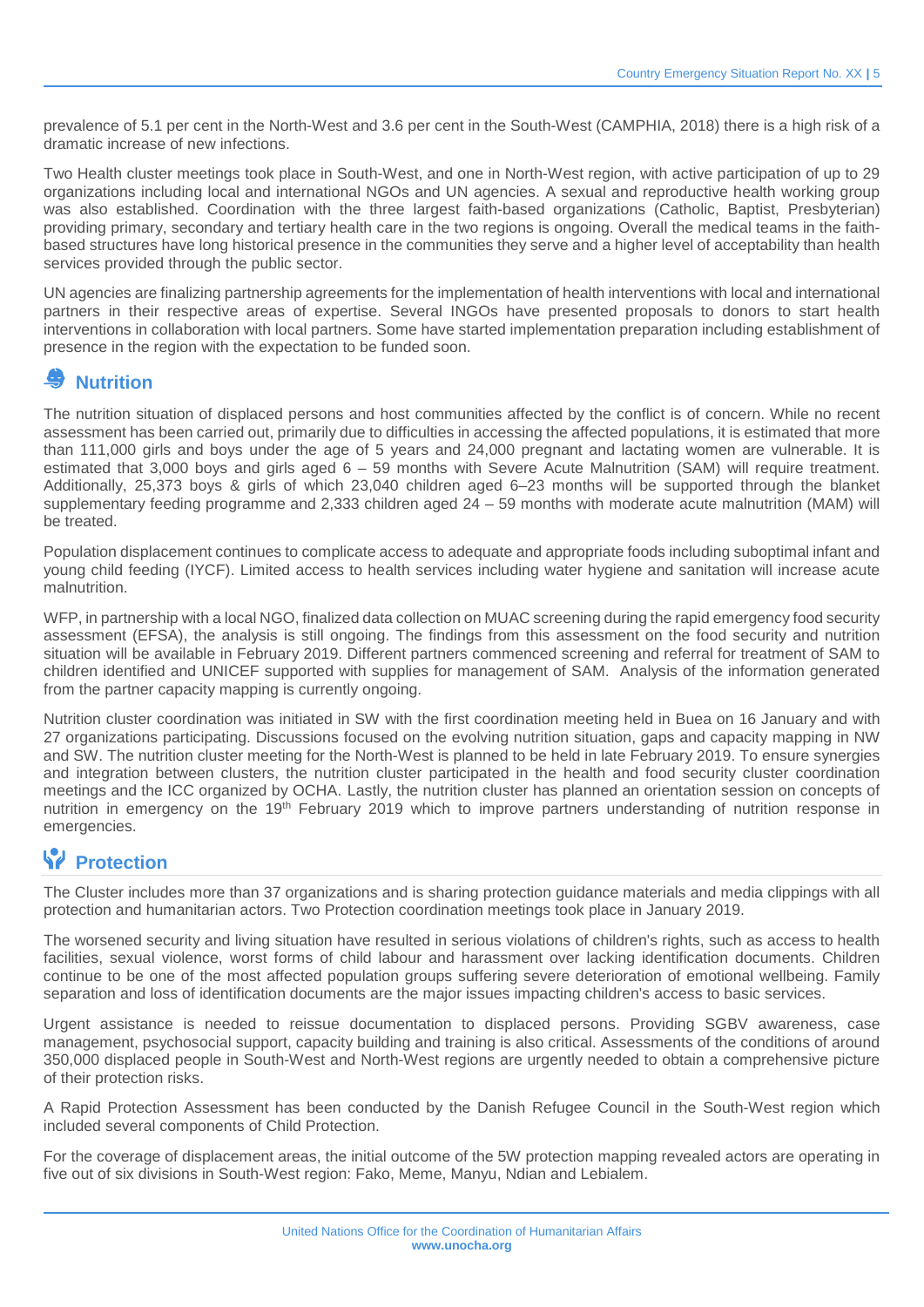#### **Child Protection AoR**

As a result of loss of identification documents during the crisis, children are not able to access basic services needed, but also, they are being harassed at check-points by both parties to the conflict, and their movement has been highly restricted. In response, several actors are collecting data and assisting in the issuance/reissuance of identification documents. CP AoR called for an ad-hoc meeting to further discuss this response and help create consolidated data collection tools and accumulative database of documented cases with the aim of facilitating the response.

During the reporting period, more than 5000 children have benefited from psychosocial support services in child-friendly and other secure spaces. Moreover, around 150 Unaccompanied and Separated Children (UASC) were additionally identified and/or placed in alternative care arrangements, out of which 80 were girls, and at least 3 children were reunified with their families. Finally, more than 600 children affected by the humanitarian crisis were registered in a data base and benefited from advocacy for the establishment/re-establishment of birth certificates and/or identification documents.

Child protection (CP) Area of Responsibility (AoR) held two meetings in January in Buea gathering more than 20 local and international organizations.

CP AoR organized a one-day workshop to develop a strategic workplan for the Child protection response in the South-West region. In addition, a four-day workshop was organised for its members in the region to raise their know-how and capacity on Child Protection in Emergencies and Child Protection Minimum Standards.

Access to Child Protection services is restricted mainly due to security concerns, restriction of movement and very limited in-depth primary data on child protection issues in the region.

#### **GBV Sub-Cluster**

Affected populations, especially women and girls, have experienced sexual violence and rape and require urgent medical and psycho-social assistance. The survivors, notably those in the remote areas, do not have access to any form of GBV services and are at risk of HIV, STIs, mental health issues as well as unwanted pregnancies that can increase risk of unsafe abortions. The GBV Sub-Cluster was launched in January and coordinates some 30-member organizations in the region.

A GBV rapid needs assessment is ongoing to identify the specific GBV risk and needs of the affected populations, in the sub-divisions of Limbe, Kumba, and Tiko in the South-West region. A similar assessment is ongoing in the Bamenda area in the North-West region. Capacity mapping of GBV services is ongoing which will support the development and dissemination of referral pathways.

Medical care and psychosocial support services, notably livelihood and psychological first aid, are the main response activities reported by GBV actors in the regions. Services are more concentrated in urban areas, where there appears to be relative security, than in the rural areas hosting a good number of IDPs with limited access to humanitarian assistance. In both regions, GBV prevention and mitigation activities are ongoing, including community awareness raising and distribution of dignity kits and other NFIs to the most vulnerable women and girls.

#### **Shelter/NFI**

According to Shelter Cluster partners, the destruction of houses continues, forcing people to flee their villages.

Self-settled populations are in high need of shelter and NFIs. Most of them live in makeshift shelters or in repurposed agricultural structures in the bush and forest. Extreme living conditions expose them to malaria and respiratory diseases.

It is estimated that 381,000 people need shelter assistance, and 418,000 people need NFI assistance. About 95 per cent of key informants interviewed during the recent Shelter and WASH Joint Needs Assessment communicated that the affected populations need shelter assistance. Depletion of the economic resources was highlighted as the key reason for the need of shelter and NFI support. The majority consider that they have access to a functional market. Partners have provided shelter assistance to 23,635 people, and 100,150 people have benefited from NFI distribution.

For displaced populations renting accommodation, and for the hosted and the hosts themselves, the situation of overcrowding is becoming gradually more concerning due to the limited access to sanitation facilities (67 per cent without any access) and increased number of people sharing facilities. Moreover, cohabitation problems have been reported extensively.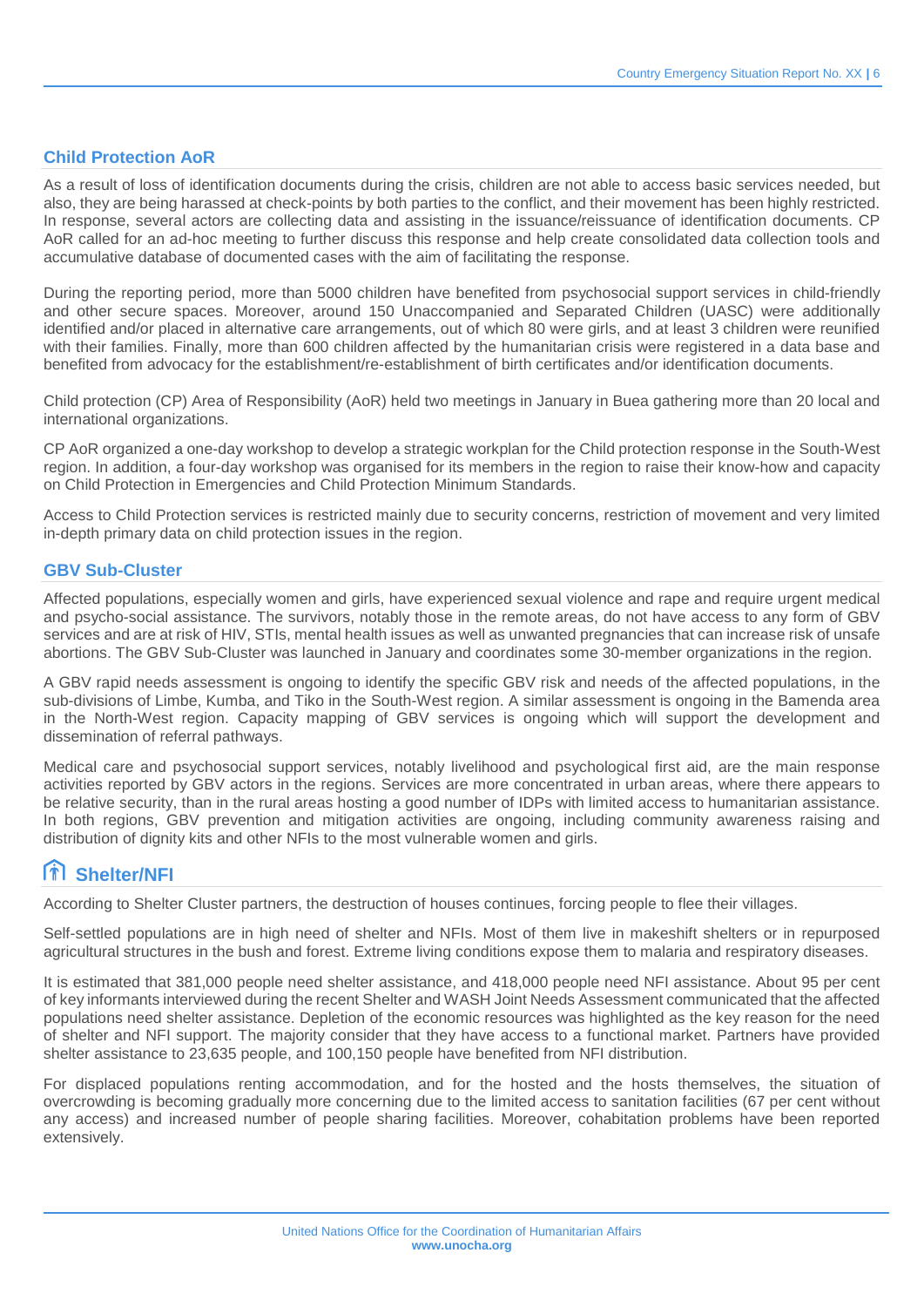Shelter responses re being tailored to the specificities of the situation of different groups, including displaced population who are self-settled, hosted or renting, and non-displaced population living in damaged houses and the most vulnerable households hosting IDPs.

### **Water, Sanitation and Hygiene**

The combined WASH /Shelter Assessment established that 50 per cent of both displaced and non–displaced key informants in urban, village and bush areas indicated a problem with access to sufficient quantities of water, most notably in remote areas. Only 20 per cent are accessing unimproved water sources and 93 per cent overall do not treat water.

The above findings accord with the Cluster's Strategic Operational Framework and its key objective of preventing a water borne disease outbreak. WASH Kits with Shelter NFI distributions are the first phase intervention. A recently completed capacity mapping exercise showed the main strengths of WASH actors as being hygiene promotion and household water treatment implemented alongside by requisite human resources, including community mobilisers.

The WASH Cluster hub has been established in the South-West region in Buea and held a meeting on 31 January, with participation of approximately 30 – 40 members. The North-West region hub in Bamenda needs to be reinforced as of February.

#### **Logistics**

The Cluster started mapping storage facilities throughout the North-West and South-West regions. To support organisations in finding storage options for relief items, a storage capacity map will be published on the Cameroon Logistics Cluster webpage once finalized.

With input from local organizations, the Cluster will continue to consolidate information on available transporters, available storage facilities and physical access constraints. The results will be shared with organisations once completed.

#### **Access**

OCHA is coordinating with partners to improve access to populations in need for humanitarian actors. In both regions OCHA engages the partners of established access working groups in analysing the various access constraints experienced and develops approaches to influence behaviour of the parties to the conflict obstructing access in the field.

A repository of required documents and administrative procedures is being developed to ensure compliance of humanitarian actors with government requirements. This is expected to minimise currently experienced harassment at official checkpoints and undue demands for information by field level officials.

Experience shared in both access working groups by operative actors has led to compiling of ground rules (dos and don'ts) as a guidance of good practice to obtain trust of all stakeholders, namely the parties to the conflict as well as the beneficiary communities, dispel misperceptions and promote the principled humanitarian approach with neutrality at its core.

Adopting a unified approach by all actors is critical to achieving acceptance and credibility of principled humanitarian operations and enable navigation in a humanitarian 'corridor' between the conflicting parties towards the civilian population in need. Appropriate communication measures will support this gradual process of opening and sustaining access.

In January, OCHA in collaboration with UNDSS and UNICEF, continued its exploration of the operational environment out of Buea and led access missions to Bonakanda and Lissoka. A mapping product was developed to communicate severity of access constraints to national and international stakeholders.

### **GAPS AND CONSTRAINTS**

- Access for humanitarian actors to reach the most vulnerable, or for affected population to needed services, remains difficult. Progress can only be made in close collaboration with experienced local partners in both regions.
- Administrative measures imposed in both regions are yet to be clarified. There is sustained advocacy to reach a full understanding of humanitarian action that adheres to international standards and humanitarian principles.
- There is lack of reliable information on physical access constraints, transport capacity and upcoming cargo pipelines, a gap which could hinder the efficiency of the response. The volatile and unpredictable security situation hampers access to all locations of displaced persons and affected communities, particularly those hiding in remote areas and in the bush. Another important constraint is the reluctance to approve cash-based assistance.